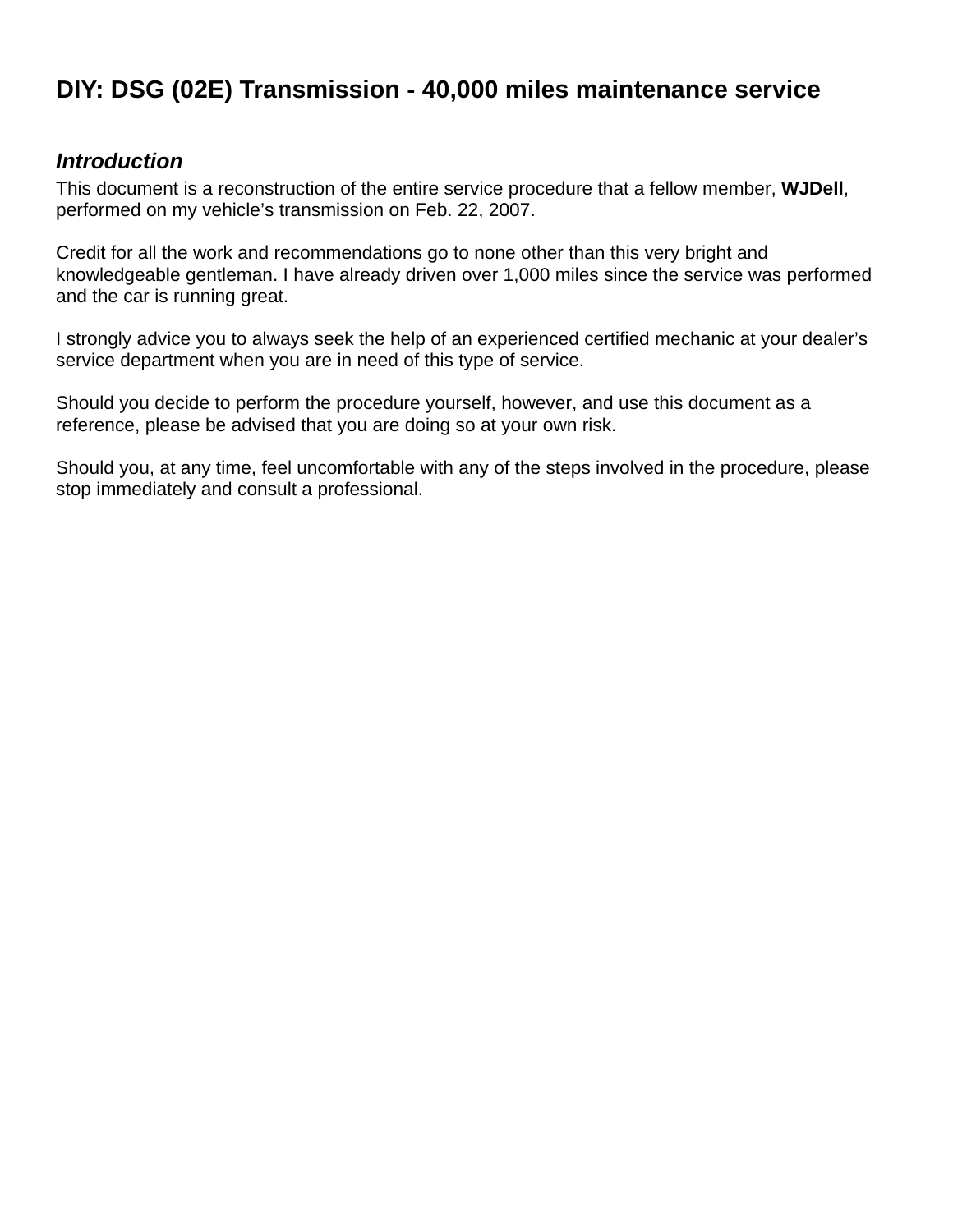## *Part I – Getting your vehicle ready for DSG transmission service*

## **What you will need:**

[6 liters of Direct Shift Gearb](http://i139.photobucket.com/albums/q303/LF06VWJTDI/40K%20DSG%20service/DSG_Oil.jpg)ox Oil. Part **# G 052 182 A2**.



[1 Direct Shift Gearbox Filter](http://i139.photobucket.com/albums/q303/LF06VWJTDI/40K%20DSG%20service/DSG_Filter.jpg). Part # **02E 305 051 B**.



[1 Gasket. Part #](http://i139.photobucket.com/albums/q303/LF06VWJTDI/40K%20DSG%20service/DSG_Gasket.jpg) **N 043 809 2**.



[2 Seals. Part #](http://i139.photobucket.com/albums/q303/LF06VWJTDI/40K%20DSG%20service/DSG_Seal.jpg) **N 910 845 01**.

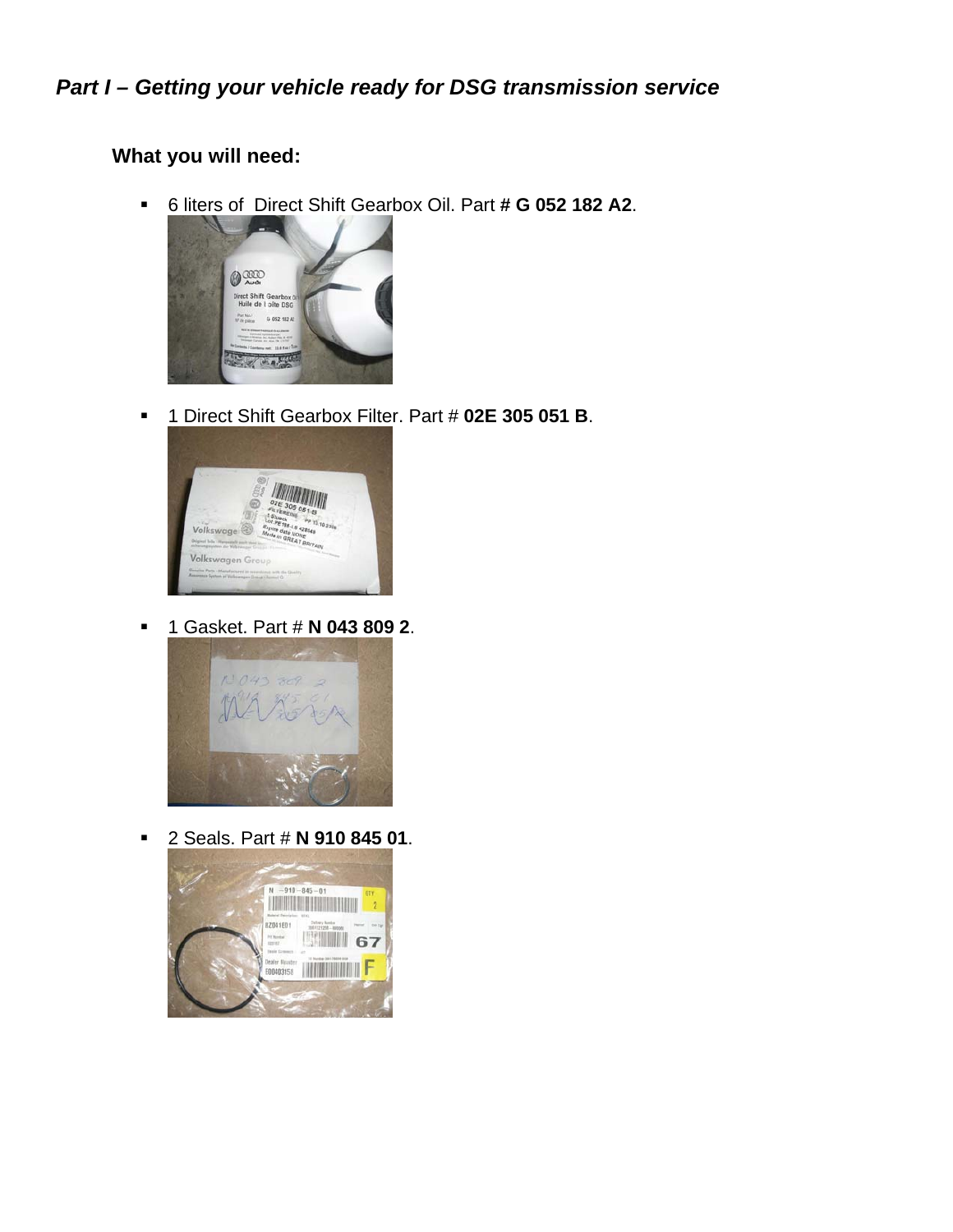**VAS 6262 tool** 



The cost for all of these parts (excluding the VAS6262) is in the \$120-\$150 range. Several online vendors (ECS Tuning, WorldImpex, etc) do sell the complete kit, which does not include the VAS tool, for a price similar to the aforementioned one.

The VAS 6262 is available at specialized stores and resellers of OEM maintenance parts. This site offers it for just under \$95:<http://www.samstagsales.com/vwaudi.htm>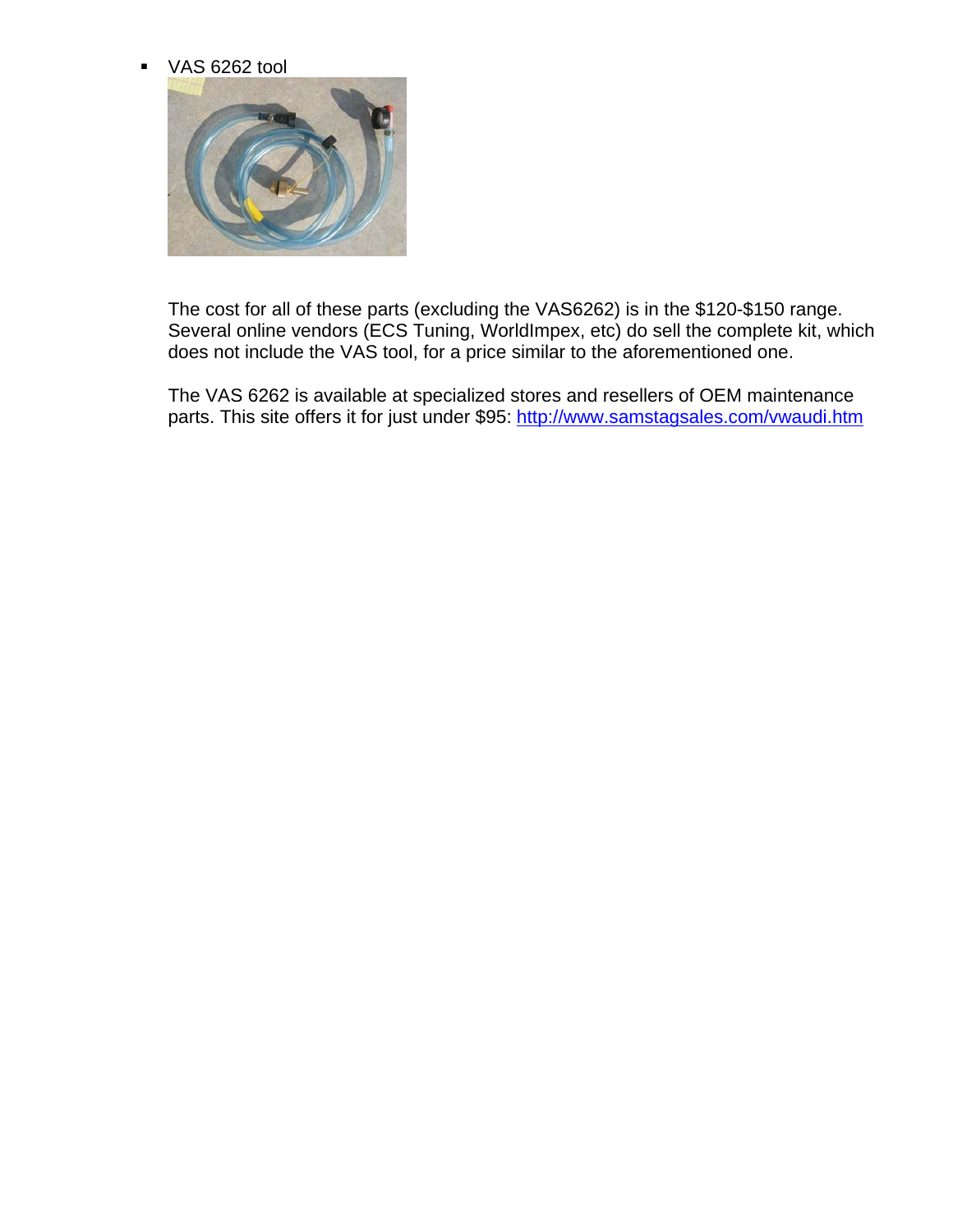### **General recommendations:**

- **If possible, the procedure should be performed while the engine is still hot. That will** ensure the extraction of the most quantity of transmission fluid, due to its increased fluidity when heated.
- **IF** In order to make this documentation more readable, pictures were scaled to thumbnails. You can, at any given time, click the thumbnail to see the full-sized picture.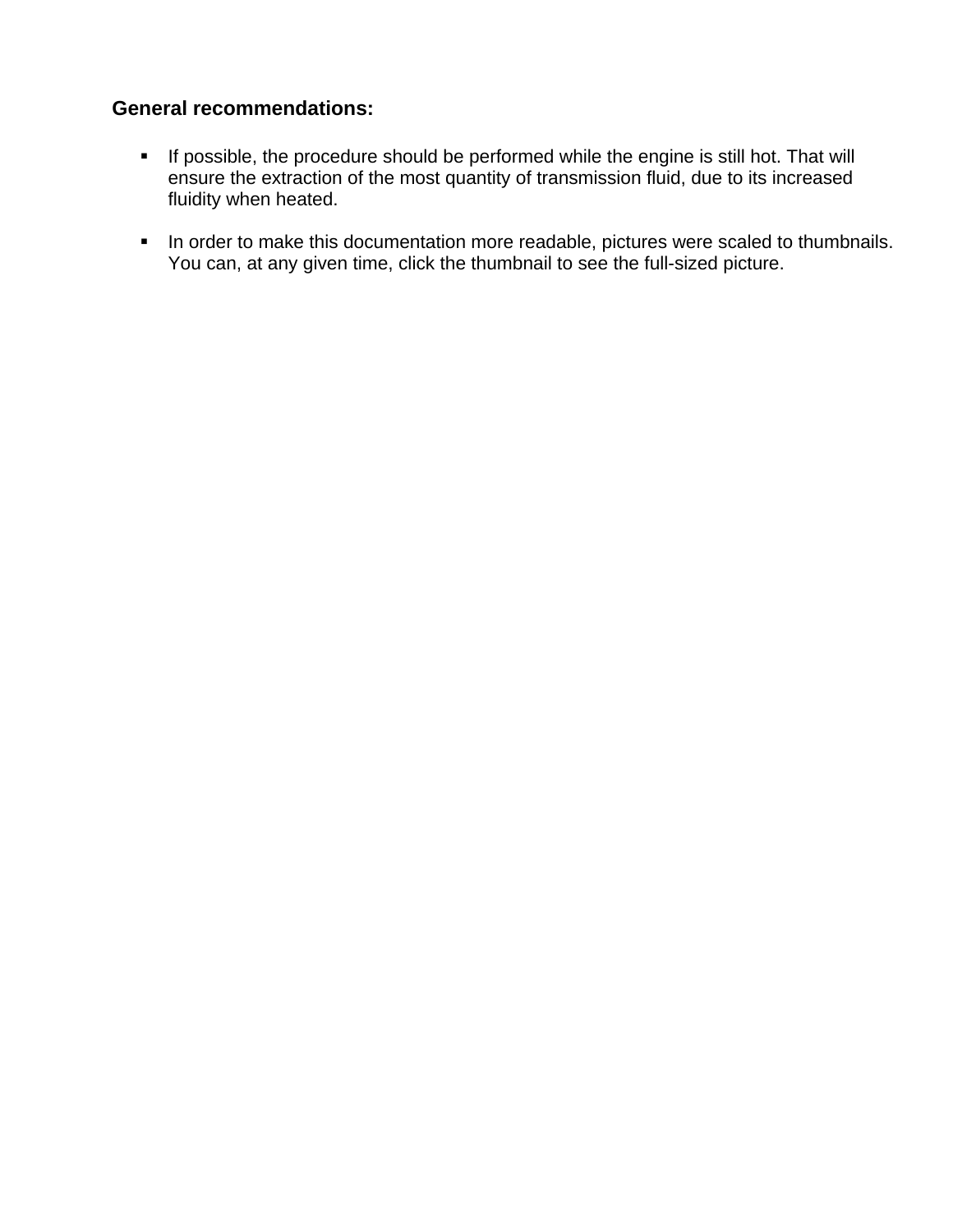## *Part II – Performing the DSG Transmission Service (Mechanical procedure).*

**EXTE:** Lift the vehicle. Pay close attention to the lifting points and make sure the car is at level when lifted. The picture below shows the recommended lift points.



 Remove the skid plate. Use a T-30 screwdriver to unscrew the back. Use a T-25 to unscrew the front.



■ Remove the air filter box. Unscrew the T-30 screw located at the front bottom of the air filter box, between the box itself and the battery, then pull the box housing straight up from the bottom. There is a grommet on the right side of the box that holds it in place. Use a light amount of force and it will come loose, setting the box free and allowing for removal. The return hose will also need to be removed.



 $\mathbb{C}$  The picture shows the filter cover being pulled out. That is

because the air filter was serviced at the same time the transmission was. If you do not need to service the air filter, then DO NOT remove the cover. Pull the entire box out instead. A regular Phillips screwdriver is all you will need to remove the 8 screws holding the filter cover to the box.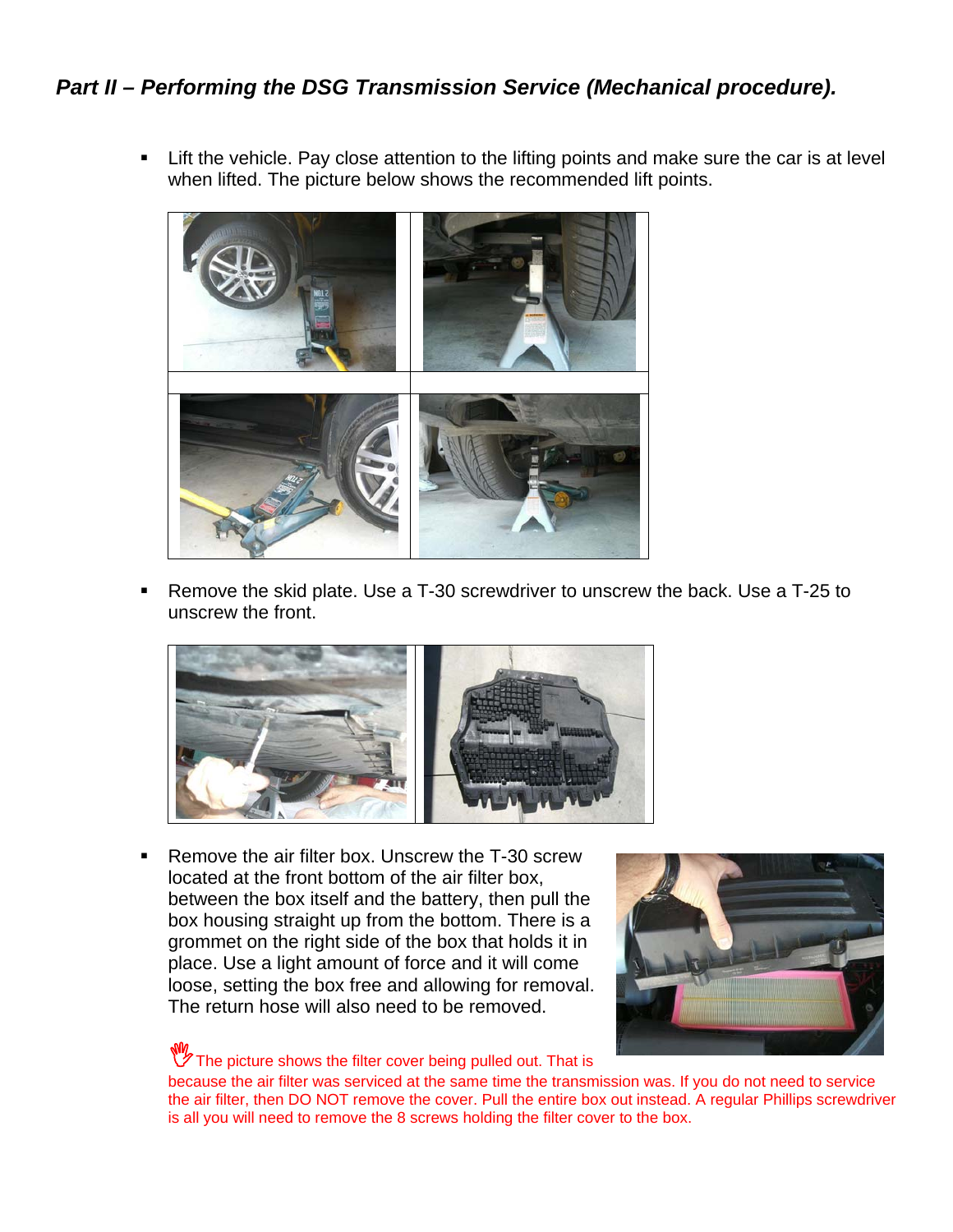**Disconnect the MAF sensor. Depending on the model and/or production date of your** car, there should be clips on each side of the sensor, holding it to its connector. Push the clips and pull the sensor straight out. Once the MAF sensor has been disconnected, it is **highly** recommended that you tape both the sensor and its connector with electrical tape, to prevent intrusion of dirt and dust. Set the sensor and the air filter housing cover aside and away from the work area. Regular duct tape can be used to hold them in place.



**1** Although removing the battery and its tray is recommended, it is still possible to continue to work comfortably without performing the removal. However, should you decide not to remove the battery, you should use a 24mm short socket in 3/8" with a 3/8" swivel.



- **With the air filter housing and the return** hose out of the way the transmission should [be fully exposed, or exposed en](http://i139.photobucket.com/albums/q303/LF06VWJTDI/40K DSG service/DSGFilterhousing.jpg)ough to see its filter housing.
- **Unscrew the filter housing cap using a 24mm impact** socket, similar to the one shown in the picture on the side.

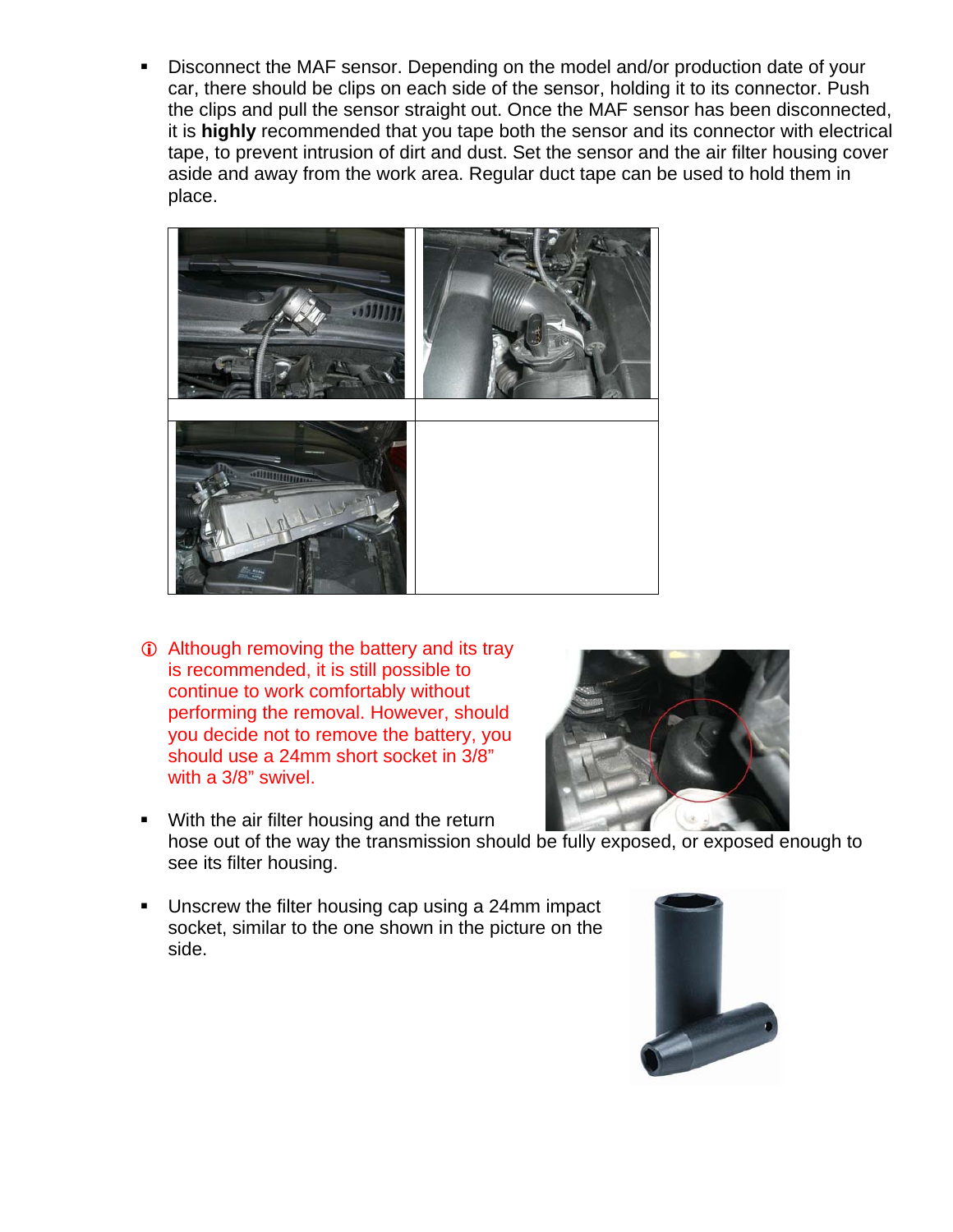- Pull the filter housing cap out. Then, remove the old seal with a set of needle pliers and replace with a new seal (**N 910 845 01**). The location of the seal is outlined in the red polygon in the picture on the side.
- Removing the cap may be a little tricky. We would recommend pressing the inner cooler line inward, toward the engine block. That should yield enough clearance to allow for successful removal of the cap.
- **Prior to pulling the filter housing, tilt it slightly and allow residue oil to drain back into the** transmission. This is done to greatly reduce contamination of new oil once you reinstall the filter housing.
- **Slide the old DSG filter out of its housing. We found** that, at 40,000 miles, the DSG filter has collected enough impurity to show visibly dirty, especially when compared side by side with the new filter, as shown in the picture on the side.
- **Slide the new DSG Filter in its housing, nipple (or** shoulder) downward.



- **Put the DSG Filter housing cap back on. It is easier to have someone assist you and** hold the air filter housing back and out of the way. Tighten the cap bolt to 20Nm.
- You can now begin to prepare for fluid drainage. Get your pan ready because you are about to extract 5 full liters of fluid.
- **Locate the inspection plug. It is located to the left of** the oil plug. Unscrew it. Some fluid will start to come out at this point. Be extremely careful as the oil may still be hot and burn your fingers or your hand.





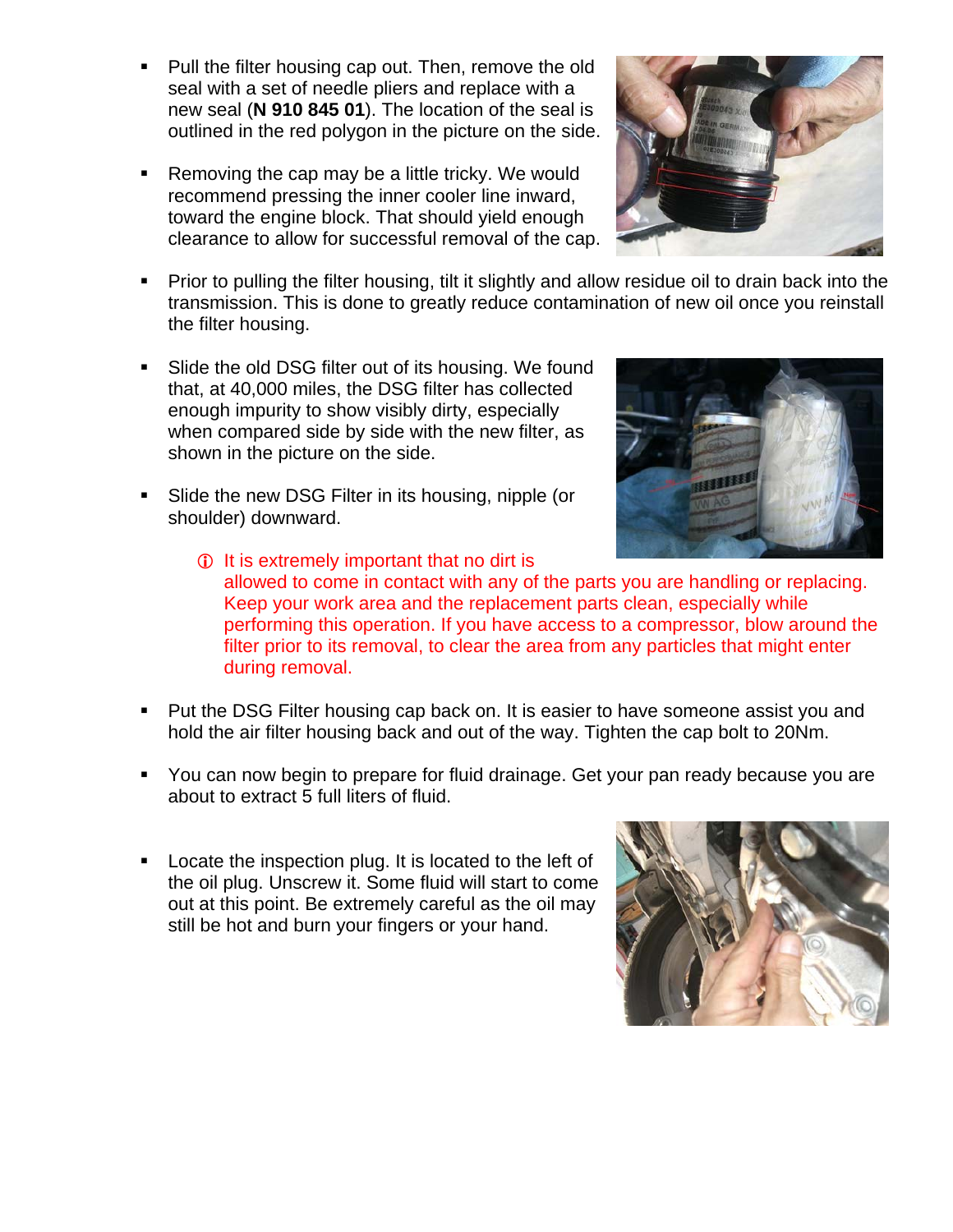- Remove the black plastic overflow snorkel located in the combination drain fill using an 8mm hex socket head. At this point the DSG oil will start to drain copiously. Let it drain until completely empty. About 5 liters of oil should drain out of the transmission.
- Reinstall the overflow snorkel and tighten to 3Nm.
- **You are now ready to start filling your DSG** transmission with new oil. Have your VAS 6262 tool ready. Thread the adapter from VAS6262 hand-tight into the combination drain fill.





 Slide the hose portion of the tool through the engine compartment. Then hook the hose to the nipple.



- L **Shake each oil container well before opening.**
- **Hook up the first bottle of DSG Oil to the upper end of the VAS6262 Tool. Hold the** bottle straight up and open the tool's shut-off valve. Gravity will drop the oil through the hose and up into the transmission chamber. Do not squeeze the bottle. If you do, oil will start leaking from the valve. To increase the flow, hold the bottle higher up instead.

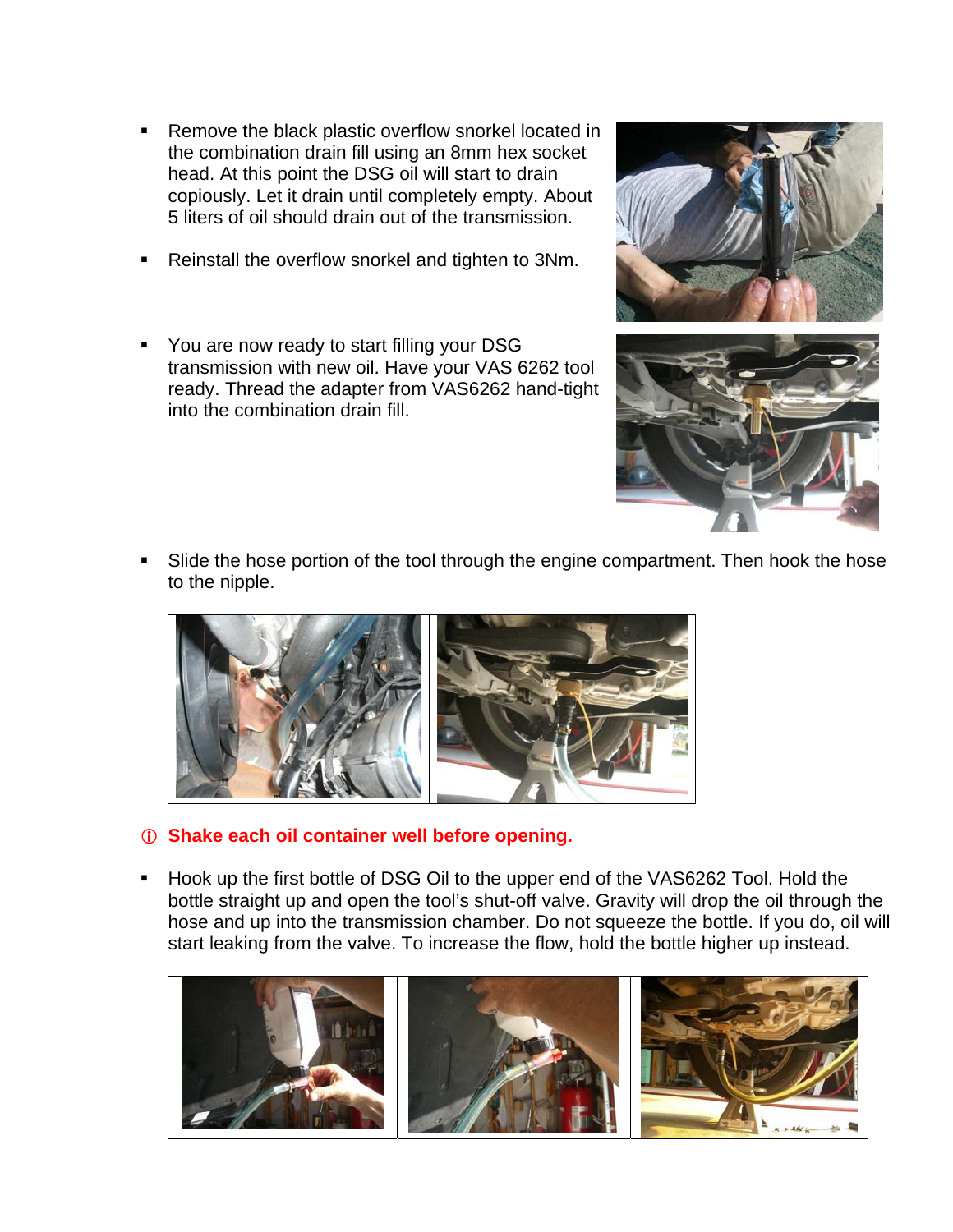Make sure that the DSG Transmission is filled with 5.5 liters of oil. About 0.5l to 1.0l of oil will run off later on when we prepare to finish the job. To change bottles simply close the shut-off valve, hook new bottle, and reopen the valve.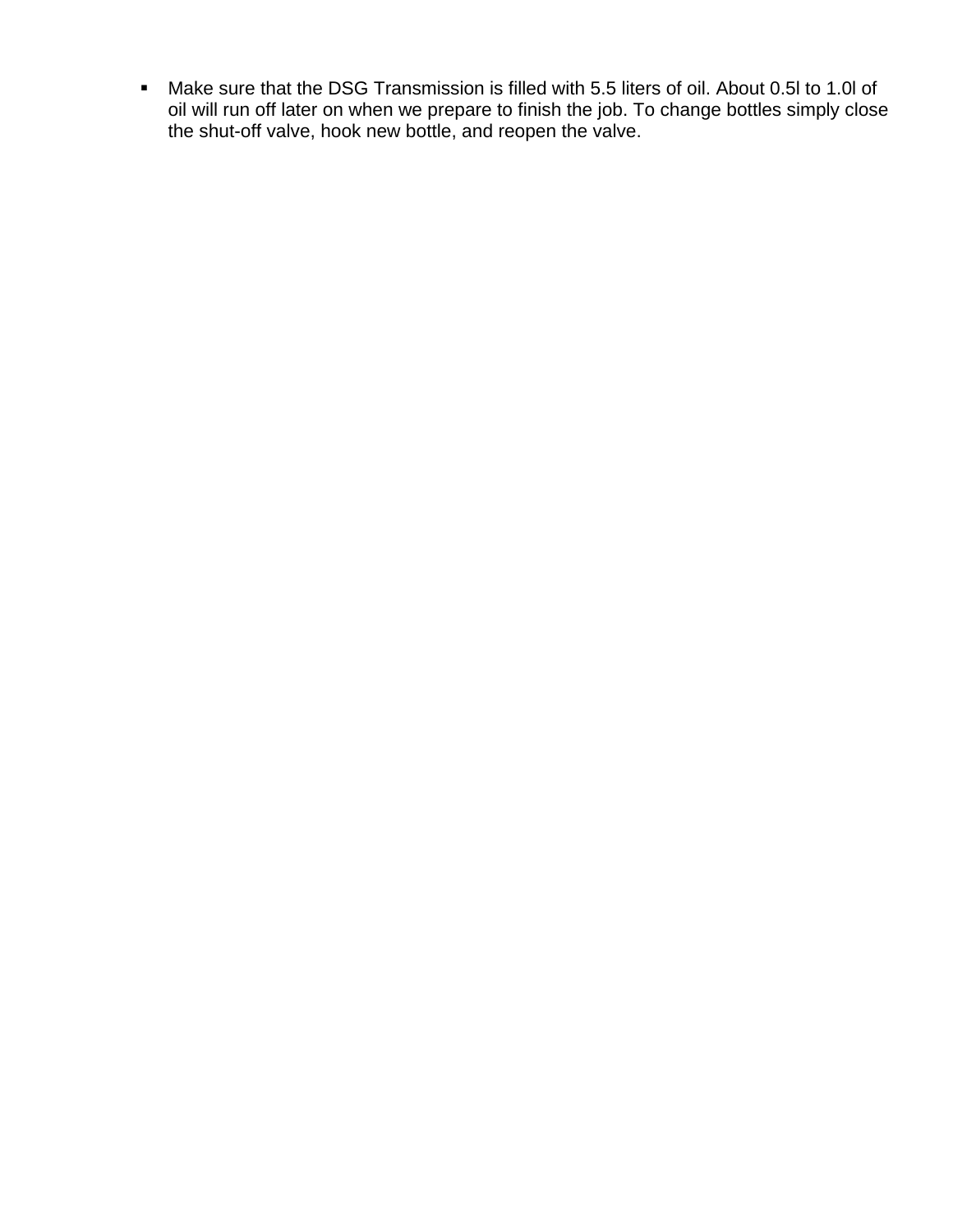### *Part III – Performing the DSG Transmission Service (Technical procedure).*

#### *C* **DO NOT SKIP ANY OF THESE STEPS AND MAKE SURE THEY ARE PERFORMED IN THE SAME EXACT ORDER AS THEY ARE GIVEN TO YOU.**

- L VAG-COM (used here) or VAS 5051 is **required**. It is absolutely critical that the DSG temperature is within the recommended range while performing this procedure.
- **1** DO NOT switch engine on or off unless you are directed to do so.
- L Make sure VAS6262 hose does not touch any metal parts in the engine compartment to avoid melting the hose due to hot surfaces.
- Hook up VAG-COM into the CAN bus located under the driver's foot well.
- **Start the engine.**
- Start the VAG-COM software. Click the "Select Control Module" button.
- In the Common tab of the Select Control Module screen, select 02 Auto Trans
- Select Measurement Blocks. Select (or type) group **019**. Watch the ATF (Auto Trans Fluid) Temperature field.
- While you wait for the ATF temperature to rise, sit at the driver's seat. Press the brake pedal.
- While holding the brake pedal depressed, shift into **each** selector lever position and hold it for about 3 seconds. After all positions were shifted into, return the lever into **P**ark position.
- When (and only then) the **ATF temperature is in the 35° to 45° Celsius (95°F - 113°F) range**, slide back under the car and disconnect the quick-release coupling of the VAS6262 adapter. At this point all the excess oil will start to drain. We estimated that about  $\frac{1}{2}$  to  $\frac{3}{4}$  liters of excess oil should drain.
	- **C** Should excess drain be higher than normal (1 liter or more), shut the engine off immediately and seek the help of a professional.